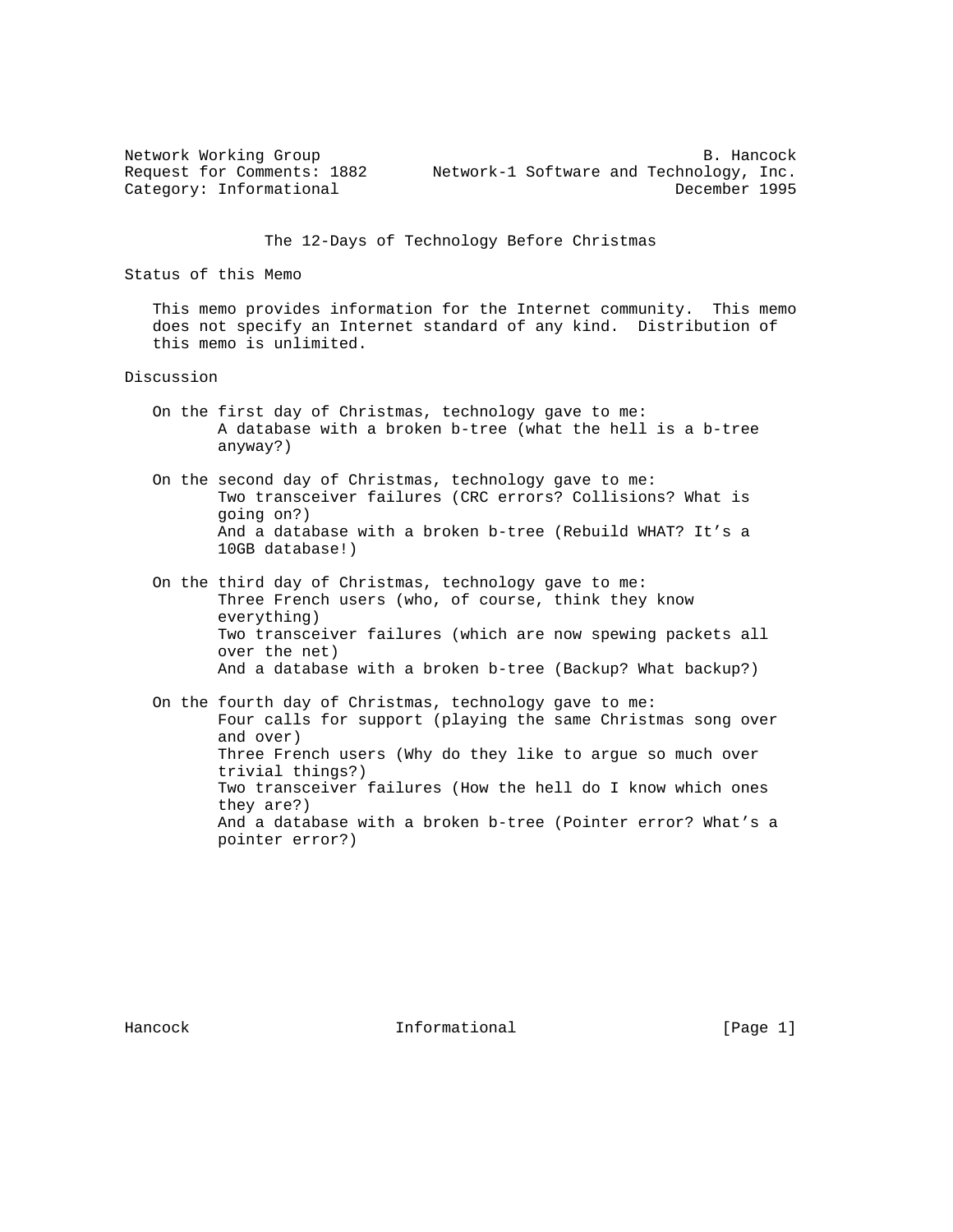to Lars - NOW!)

|  | On the fifth day of Christmas, technology gave to me:<br>Five golden SCSI contacts (Of course they're better than<br>silver!)<br>Four support calls (Ever notice how time stands still when on                                                                                                                                                                                                 |
|--|------------------------------------------------------------------------------------------------------------------------------------------------------------------------------------------------------------------------------------------------------------------------------------------------------------------------------------------------------------------------------------------------|
|  | hold?<br>Three French users (No, we don't have footpedals on PC's. Why<br>do you ask?)<br>Two transceiver failures (If I knew which ones were bad, I<br>would know which ones to fix!)                                                                                                                                                                                                         |
|  | And a database with a broken b-tree (Not till next week? Are<br>you nuts?!?!)                                                                                                                                                                                                                                                                                                                  |
|  | On the sixth day of Christmas, technology gave to me:<br>Six games a-playing (On the production network, of course!)<br>Five golden SCSI contacts (What do you mean "not terminated!")<br>Four support calls (No, don't transfer me again - do you HEAR?<br>$Damm!$ )                                                                                                                          |
|  | Three French users (No, you cannot scan in by putting the page<br>to the screen)<br>Two transceiver failures (I can't look at the LEDs - they're<br>in the ceiling!)<br>And a database with a broken b-tree (Norway? That's where this<br>was written?)                                                                                                                                        |
|  | On the seventh day of Christmas, technology gave to me:<br>Seven license failures (Expired? When?)<br>Six games a-playing (Please stop tying up the PBX to talk to<br>each other!)<br>Five golden SCSI contacts (What do you mean I need "wide"<br>SCSI?)<br>Four support calls (At least the Muzak is different this<br>$time$ )<br>Three French Users (Well, monsieur, there really isn't an |
|  | "any" key, but)<br>Two transceiver failures (SQE? What is that? If I knew I would<br>set it myself!)                                                                                                                                                                                                                                                                                           |

And a database with a broken b-tree (No, I really need to talk

Hancock Informational [Page 2]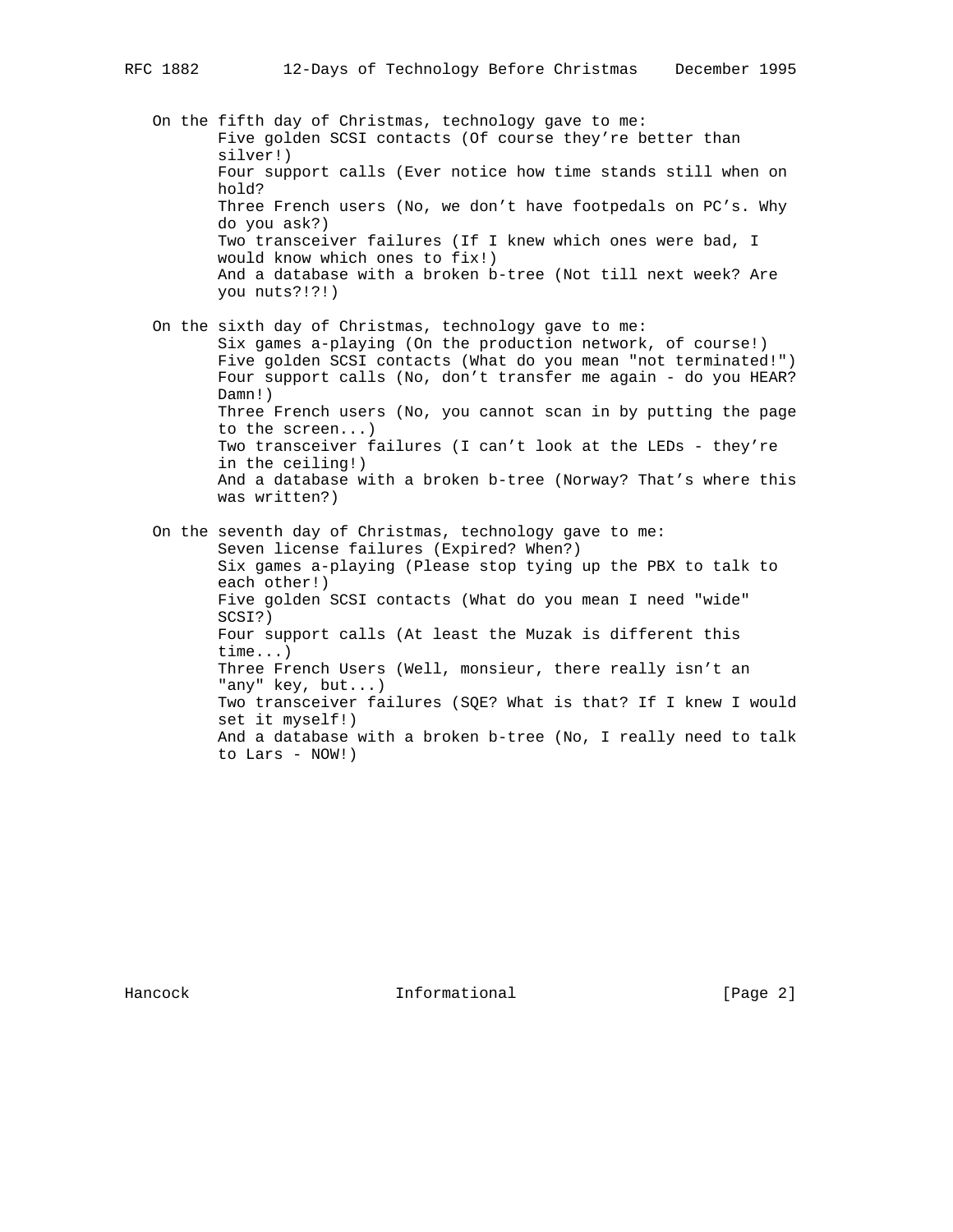On the eighth day of Christmas, technology gave to me: Eight MODEMs dialing (Who bought these? They're a security violation!) Seven license failures (How many WEEKS to get a license?) Six games a-playing (What do you mean one pixel per packet on updates?!?) Five golden SCSI contacts (Fast SCSI? It's supposed to be fast, isn't it?) Four support calls (I already told them that! Don't transfer me back - DAMN!) Three French users (No, CTL-ALT-DEL is not the proper way to end a program) Two transceiver failures (What do you mean "babbling transceiver"?) And a database with a broken b-tree (Does anyone speak English in Oslo?) On the ninth day of Christmas, technology gave to me:

 Nine lady executives with attitude (She said do WHAT with the servers?) Eight MODEMs dialing (You've been downloading WHAT?) Seven license failures (We sent the P.O. two months ago!) Six games a-playing (HOW many people are doing this to the network?) Five golden SCSI contacts (What do you mean two have the same ID?) Four support calls (No, I am not at the console - I tried that already.) Three French users (No, only one floppy fits at a time? Why do you ask?) Two transceiver failures (Spare? What spare?) And a database with a broken b-tree (No, I am trying to find Lars! L-A-R-S!)

Hancock **Informational Informational** [Page 3]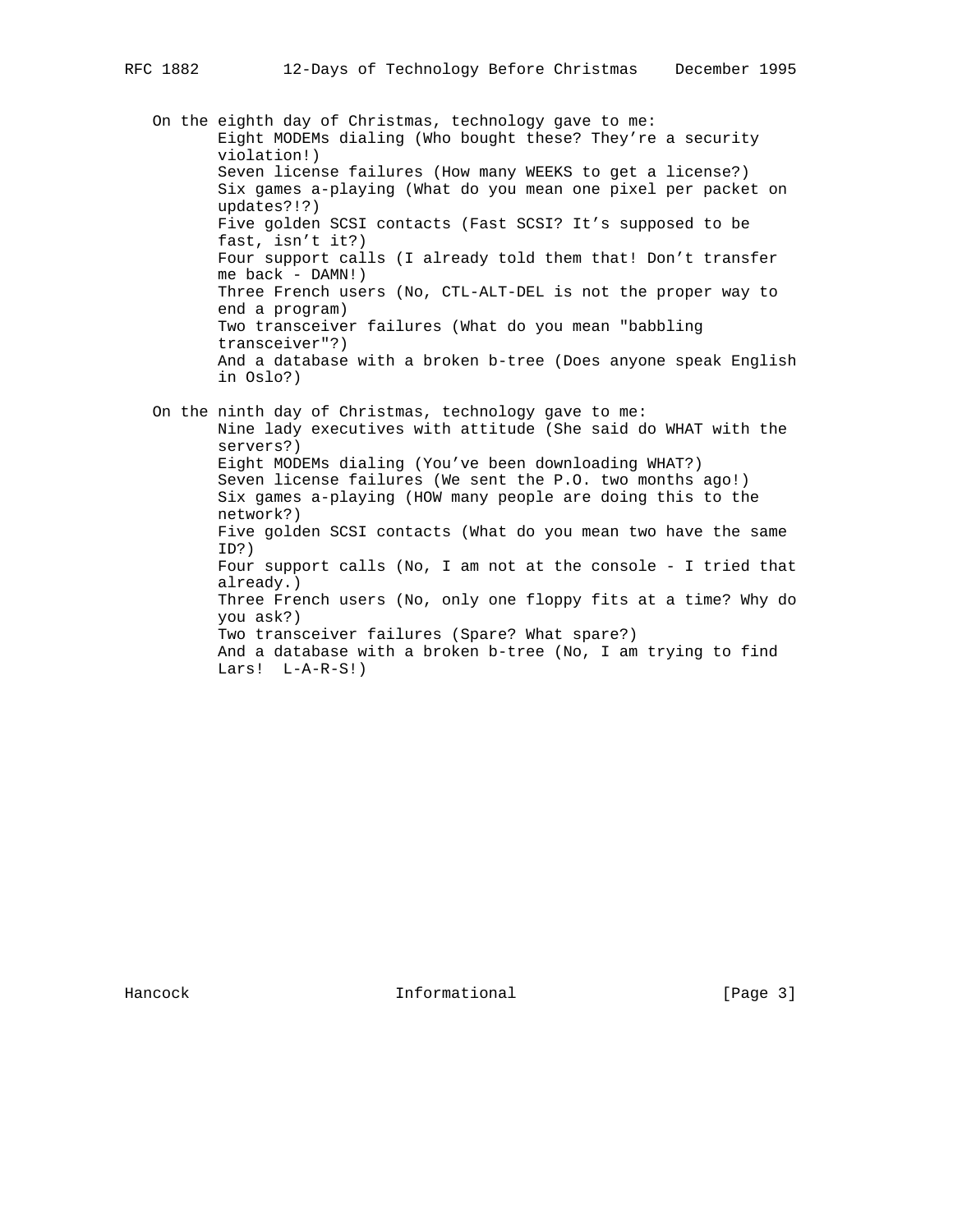On the tenth day of Christmas, technology gave to me: Ten SNMP alerts flashing (What is that Godawful beeping?) Nine lady executives with attitude (No, it used to be a mens room? Why?) Eight MODEMs dialing (What Internet provider? We don't allow Internet here!) Seven license failures (SPA? Why are they calling us?) Six games a-playing (No, you don't need a graphics accelerator for Lotus! ) Five golden SCSI contacts (You mean I need ANOTHER cable?) Four support calls (No, I never needed an account number before...) Three French users (When the PC sounds like a cat, it's a head crash!) Two transceiver failures (Power connection? What power connection?) And a database with a broken b-tree (Restore what index pointers?) On the eleventh day of Christmas, technology gave to me: Eleven boards a-frying (What is that terrible smell?) Ten SNMP alerts flashing (What's a MIB, anyway? What's an extension?) Nine lady executives with attitude (Mauve? Our computer room tiles in mauve?) Eight MODEMs dialing (What do you mean you let your roommate dial-in?) Seven license failures (How many other illegal copies do we have?!?!) Six games a-playing (I told you - AFTER HOURS!) Five golden SCSI contacts (If I knew what was wrong, I wouldn't be calling!) Four support calls (Put me on hold again and I will slash your credit rating!) Three French users (Don't hang your floppies with a magnet again!) Two transceiver failures (How should I know if the connector is bad?) And a database with a broken b-tree (I already did all of that!)

Hancock **Informational Informational** [Page 4]